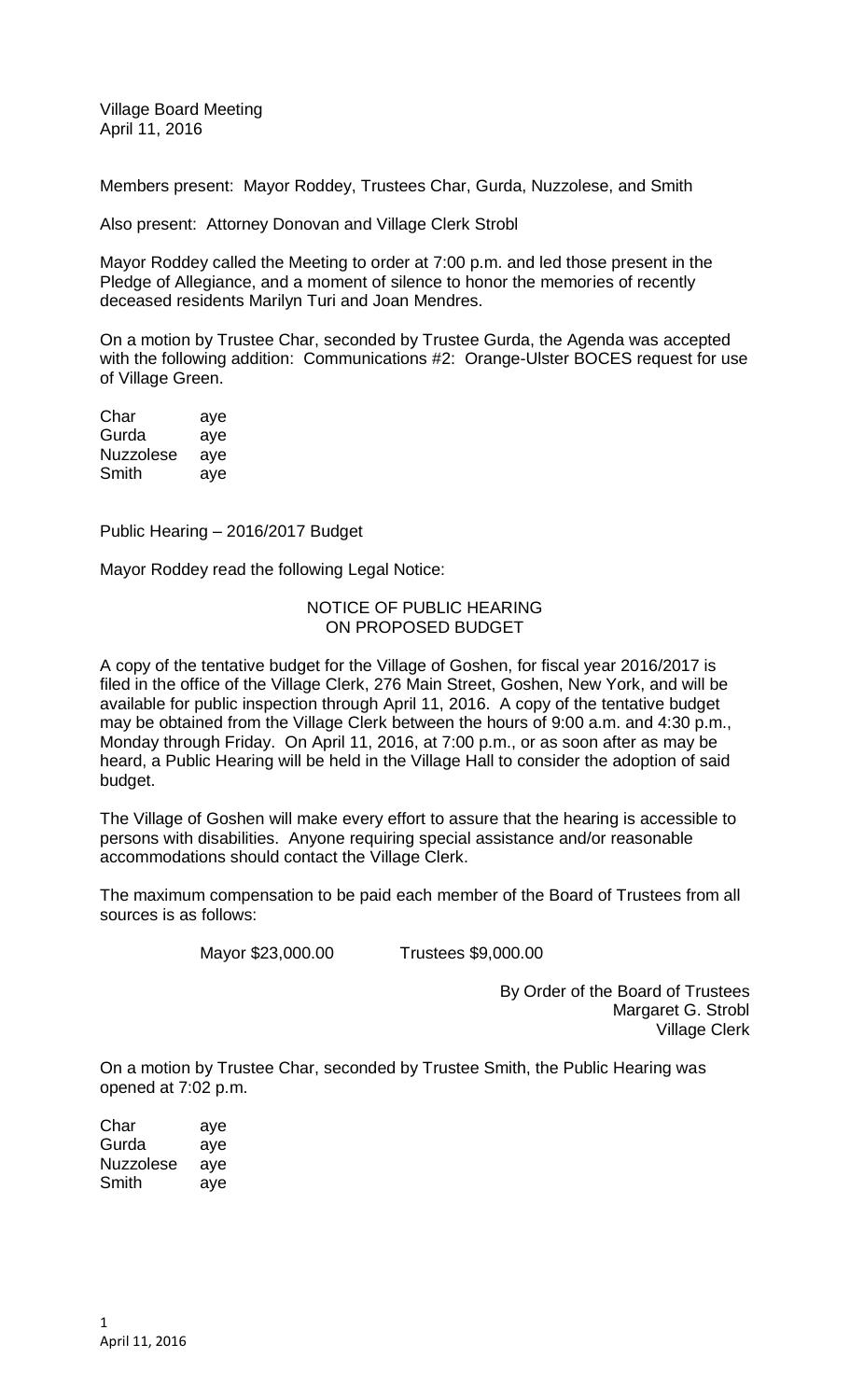Mayor Roddey noted that this year's budget continues to remain under the tax cap, and that he was proud of the work done by the Treasurer and the Department Heads, as well as the Trustees.

Marcia Mattheus stated that we lost several D.P.W. employees to retirement and asked if we had replaced them.

Mayor Roddey explained that the issue will be reviewed in the next fiscal year, but that the staffing level was similar as in the past several years after Workers' Compensation cases are factored in.

Mrs. Mattheus said that she is glad the Village is looking into it and that she wanted to go on record that they do 'a hell of a lot of work for this Village'.

There was no further public comment.

On a motion by Trustee Nuzzolese, seconded by Trustee Gurda, the Public Hearing was closed at 7:10 p.m.

**Minutes** 

On a motion by Trustee Char, seconded by Trustee Gurda, the Minutes of the March 28, 2016 Village Board Meeting were accepted as submitted.

| Char             | aye |
|------------------|-----|
| Gurda            | aye |
| <b>Nuzzolese</b> | aye |
| Smith            | ave |

On a motion by Trustee Nuzzolese, seconded by Trustee Gurda, the Minutes of the April 4, 2016 Annual Reorganization Meeting were accepted as submitted.

| Char             | aye |
|------------------|-----|
| Gurda            | aye |
| <b>Nuzzolese</b> | aye |
| Smith            | ave |

**Communications** 

Mayor Roddey read a memorandum from the Water Billing Department detailing the amount of outstanding water and sewer fees to be re-levied on Village property taxes. The total amount is \$334,644.32.

Mayor Roddey read a letter from Orange-Ulster BOCES Division of Special Education, requesting permission to use the Village Green as the site for a recognition/graduation celebration, tentatively scheduled for Tuesday, June 21, 2016 at 10:00 a.m.

On a motion by Trustee Char, seconded by Trustee Smith, the event was given provisional approval, pending review of the Chief of Police, and provision of indemnification and insurance.

| Char      | aye |
|-----------|-----|
| Gurda     | aye |
| Nuzzolese | aye |
| Smith     | aye |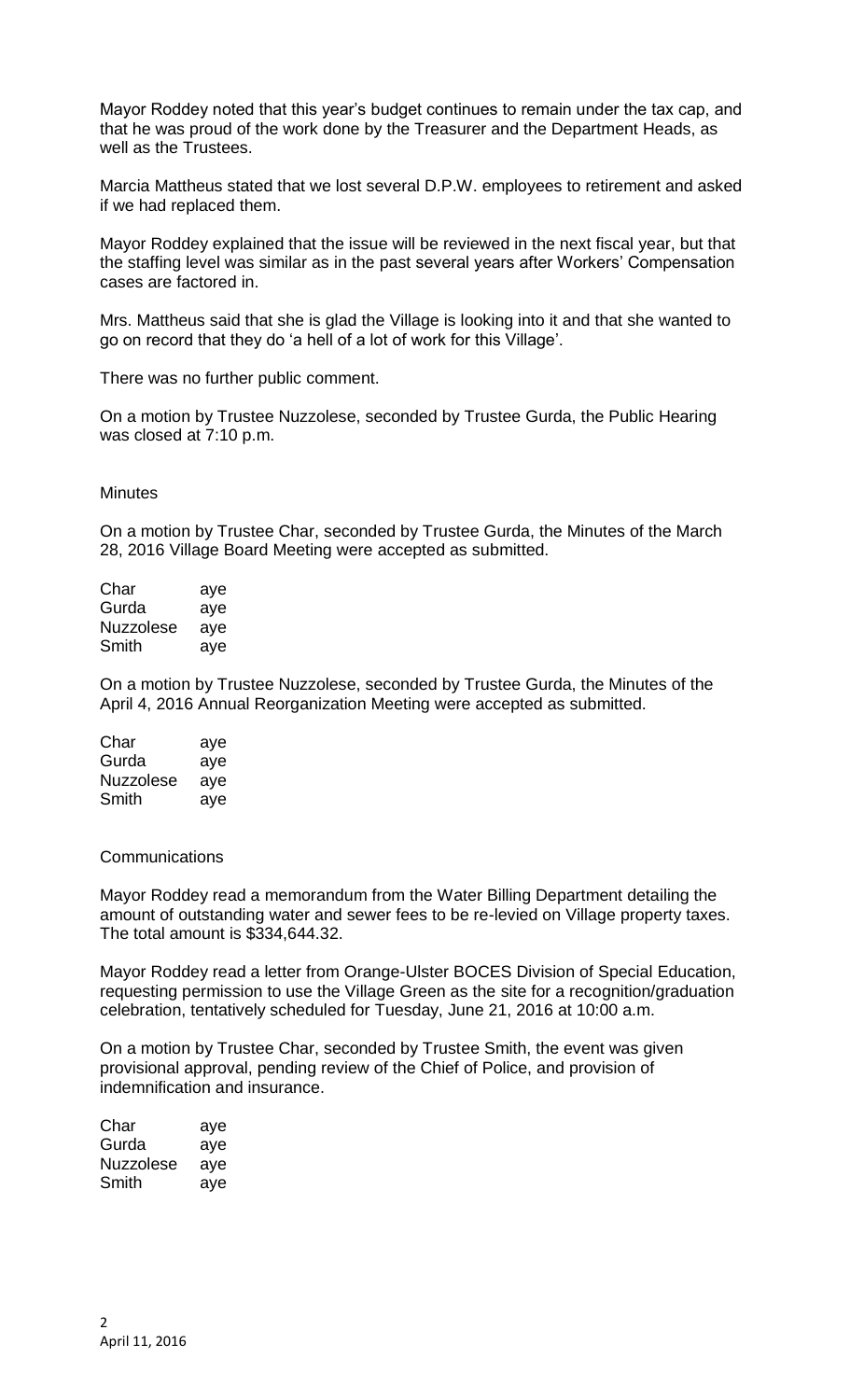## Items of Business

On a motion by Trustee Gurda, seconded by Trustee Smith, the Village Board of the Village of Goshen, as lead agency, hereby issues a negative declaration pursuant to the applicable provisions of the State Environmental Quality Review Act, set forth at 6NYCRR Part 617 *et seq.,* in the action: adoption of Local Law #1 of 2016.

| Char      | aye |
|-----------|-----|
| Gurda     | aye |
| Nuzzolese | aye |
| Smith     | aye |

On a motion by Trustee Nuzzolese, seconded by Trustee Smith, the Board of Trustees of the Village of Goshen hereby adopts Local Law #1 of 2016, a Local Law Amending Chapter 30 entitled "Nuisances" of the Code of the Village of Goshen by the addition of a provision regulating the placement of Clothing Bin Containers on all property in the Village of Goshen.

| Char             | aye |
|------------------|-----|
| Gurda            | aye |
| <b>Nuzzolese</b> | aye |
| Smith            | aye |

On a motion by Trustee Smith, seconded by Trustee Char, Maureen Farrell is hereby appointed to serve as the Recording Secretary for the Village of Goshen Planning Board meetings.

The compensation for this service will be \$80.00 per meeting.

| Char             | aye |
|------------------|-----|
| Gurda            | aye |
| <b>Nuzzolese</b> | aye |
| Smith            | ave |

On a motion by Trustee Gurda, seconded by Trustee Smith, Tanya McPhee is hereby appointed to serve as the Recording Secretary for the Village of Goshen Zoning Board of Appeals.

The compensation for this service will be \$80.00 per meeting.

| Char             | aye |
|------------------|-----|
| Gurda            | aye |
| <b>Nuzzolese</b> | aye |
| Smith            | aye |

Mayor/Trustee Comments

Trustee Nuzzolese reported that the Sewer Department was running well, with normal operations and maintenance.

Trustee Gurda reported the following for the Water Department: the reservoir is full; a water leak on Ludlam Drive was repaired; water valve boxes on Main Street have been